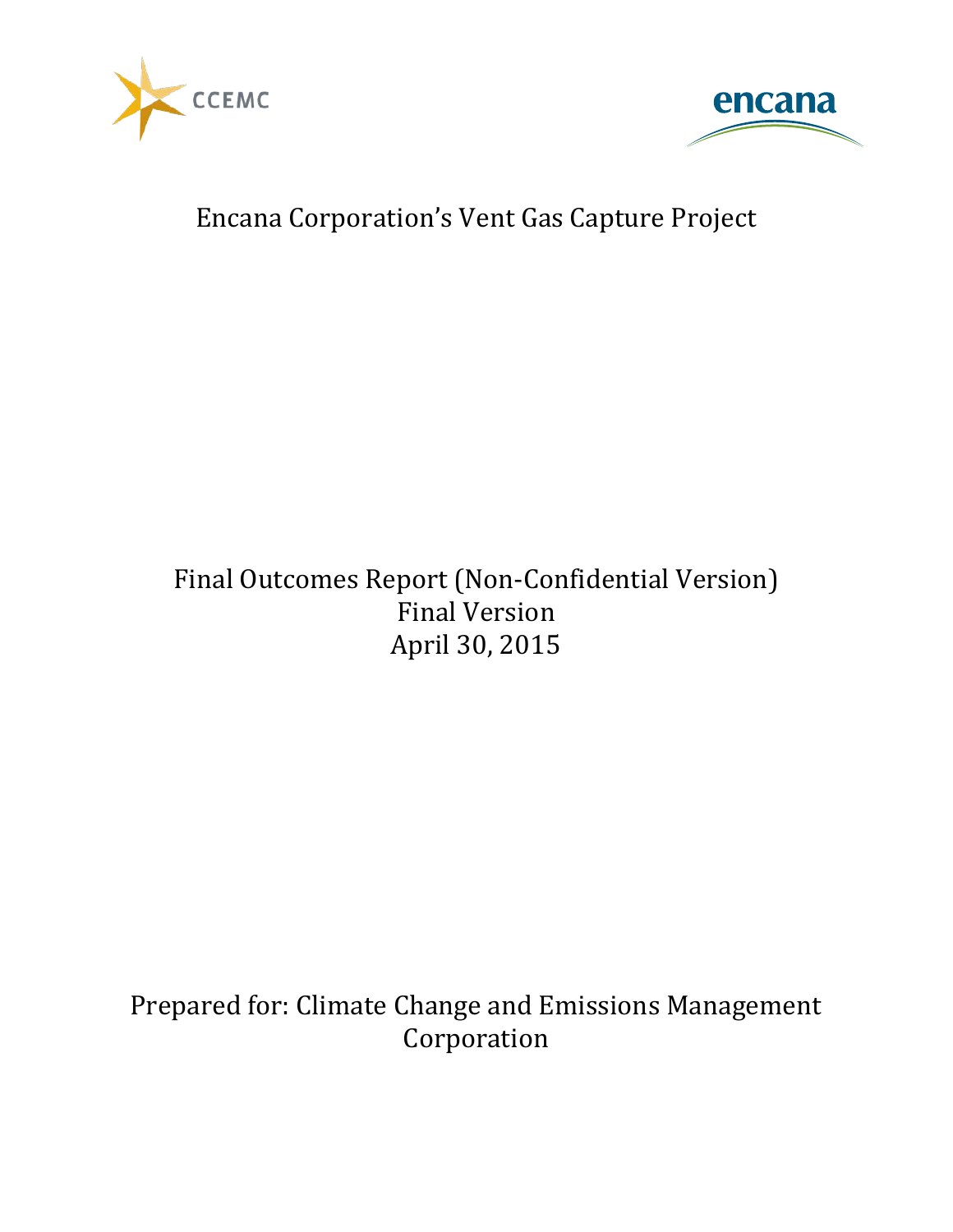



In 2012, with funding from the Climate Change and Emissions Management (CCEMC) Corporation and its Energy Innovation Team (EI team), [1](#page-1-0) Encana initiated a multi-year program ("The Encana Vent Gas Capture Project" or "The Project") to install vent gas capture systems at a large number of existing natural gas compressor sites across its Clearwater Business Unit in southern Alberta. Each vent gas capture system captures natural gas (containing approximately 95% methane) that was previously vented to the atmosphere as part of normal operations and redirects this gas into the compressor engine's air intake to help fuel the engine. Capturing and combusting this vented gas dramatically reduces methane, a potent greenhouse gas with a global warming potential [2](#page-1-1)5 times greater<sup>2</sup> than that of carbon dioxide. The SlipStream® vent gas capture technology was developed by REM Technology Inc., a division of Spartan Controls, based in Calgary, Alberta.

The vent gas capture roll-out program was coordinated by the EI team and field installations were managed by Encana's Drumheller and Strathmore field offices. Engineering and technical support was also provided by Encana's Technical Services group at various times during the Project. Overall a total of 59 vent gas capture units were installed from August 2012 to December 2014 at a total cost of approximately \$5.27 million. The vent gas capture program exceeded expectations on all key metrics, and these achievements are highlighted below.

- 59 vent gas capture units were installed, exceeding the original commitment to install 52 units;
- Total eligible Project costs<sup>[3](#page-1-2)</sup> were \$5.27 million, including \$2.4 million funded by the CCEMC;
- The Project is expected to deliver cumulative GHG reductions of  $757,696$  tCO<sub>2</sub>e from August 2012 to the end of December 2024, which is equivalent to removing approximately 157,850 passenger vehicles from the road for one year;
- The greenhouse gas abatement efficiency of the CCEMC investment into the Project was estimated to be  $$3.17/tCO$ <sub>2</sub>e, representing a highly efficient use of CCEMC funds relative to the  $$15/tCO<sub>2</sub>e$  levy charged to large emitters under the Alberta Specified Gas Emitters Regulation (SGER).
- The Project was the first CCEMC-funded project in Alberta to generate third party verified (audited) and registered carbon offsets using a Government-approved quantification protocol. From 2012-2013, Encana verified and registered  $33,516$  tCO<sub>2</sub>e of offsets from the Encana Vent Gas Capture Project, a significant achievement for a CCEMC-funded project.
- In 2014, a further 49,366 tCO<sub>2</sub>e of reductions were achieved with only a partial year of operations from approximately 30 of the 59 vent gas capture units. Ongoing greenhouse gas emission reductions from a full year of runtime from the Project are estimated to be

<sup>&</sup>lt;sup>1</sup> The Energy Innovation team was formerly called the Encana Environmental Innovation Fund prior to 2015.

<span id="page-1-1"></span><span id="page-1-0"></span><sup>&</sup>lt;sup>2</sup> [http://esrd.alberta.ca/focus/alberta-and-climate-change/regulating-greenhouse-gas-emissions/alberta-based-offset-credit-system/offset-credit](http://esrd.alberta.ca/focus/alberta-and-climate-change/regulating-greenhouse-gas-emissions/alberta-based-offset-credit-system/offset-credit-system-protocols/documents/MemoOnGlobalWarmingPotentials-Feb2014A.pdf)[system-protocols/documents/MemoOnGlobalWarmingPotentials-Feb2014A.pdf](http://esrd.alberta.ca/focus/alberta-and-climate-change/regulating-greenhouse-gas-emissions/alberta-based-offset-credit-system/offset-credit-system-protocols/documents/MemoOnGlobalWarmingPotentials-Feb2014A.pdf)<br><sup>3</sup> The reported actual Project costs do not include the value of lost production revenues related to facility downtime during the installation of the

<span id="page-1-2"></span>vent gas capture equipment, which were originally estimated at \$649,115 in the original CCEMC Full Project Proposal. Actual lost production revenues due to downtime during installation of the vent gas capture equipment were not formally tracked, but were likely similar in magnitude to the original estimate.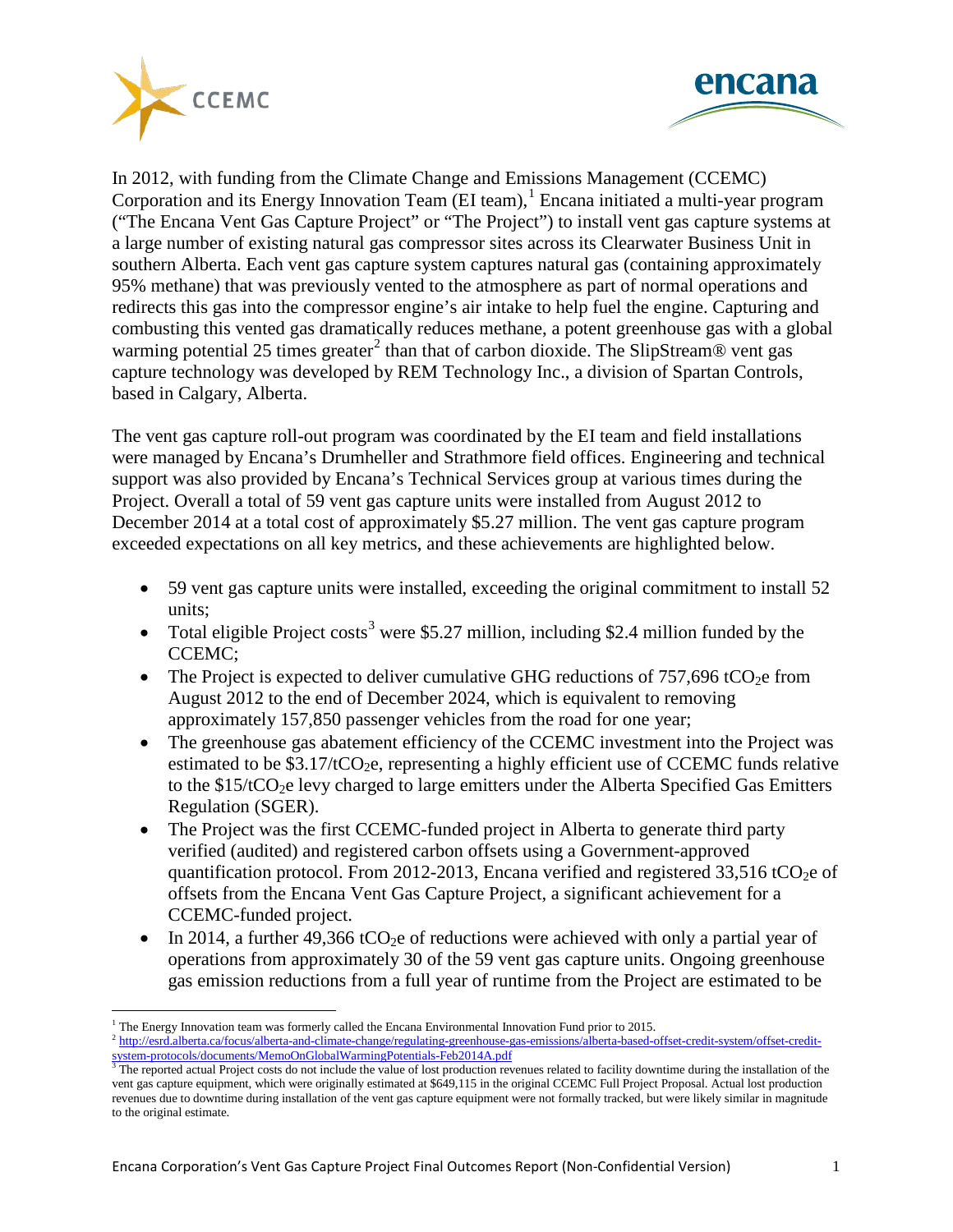



67,[4](#page-2-0)83 tCO<sub>2</sub>e per year beginning in 2015.<sup>4</sup> The ongoing GHG reduction estimate for 2015-2024 assumes that 3 presently shut-in compressors, as of as of year-end 2014, which had been retrofitted with vent gas capture units, will remain shut-in indefinitely. The other 56 compressors are assumed to remain operational for 10 years.

- Each vent gas capture system was equipped with flow measurement and monitoring equipment to quantify the exact amount of vent gas captured at each facility, a key element that has supported successful third party verification of GHG reductions;
- Additional data management processes and tools were developed by the EI team to optimize the performance of each vent gas capture unit, including real-time data trending and an email notification system to minimize downtime and maximize vent gas capture recovery rates.

Figure 1 and Table 1, below, highlight the results from the Project, both in terms of actual GHG reductions achieved during the construction phase of the Project from 2012 to 2014, as well as the estimated GHG reductions from ongoing operations for 2015-2024.



## **Figure 1 – GHG Reductions Achieved During the Construction Phase of the Project**

<span id="page-2-0"></span> $4$  The annual GHG reductions for 2015 and each subsequent year were estimated based on the average quantity of vent gas captured at each site in 2014, the methane content of the vent gas, typical facility downtime and other factors. Actual results will be subject to SlipStream<sup>®</sup> runtime, compressor/engine loading, maintenance practices, facility ownership, natural gas prices and other factors. The GHG reduction estimate assumes that 56 out of 59 units continue to operate at constant vent gas capture rates for the next 10 years with similar levels of downtime as those experienced in 2014. Effective January 15, 2015 a total of 24 vent gas capture units, or approximately 40% of the total installed base, were divested to a third party as part of a natural gas asset divestiture. As such, Encana no longer owns nor operates these units.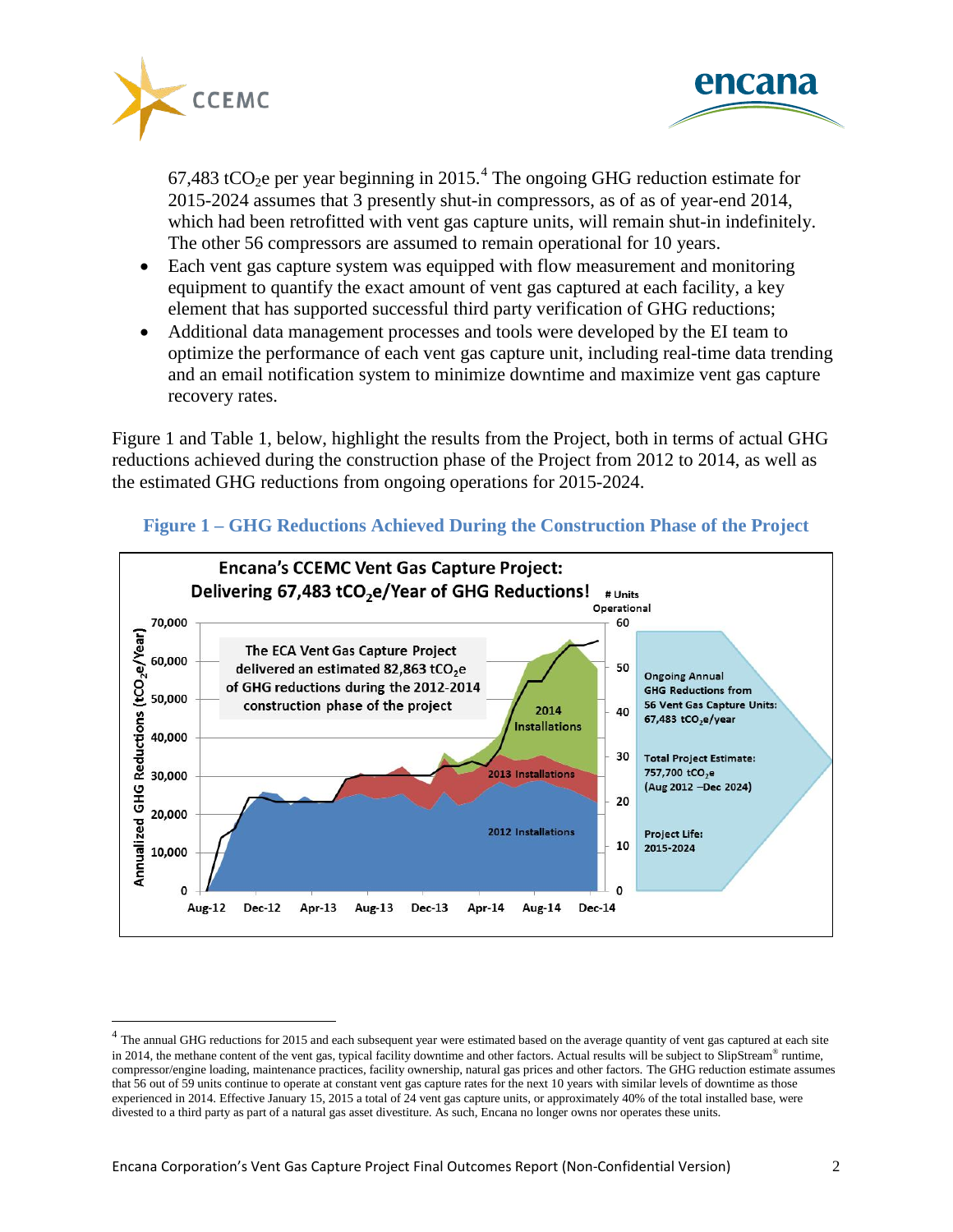



| <b>Encana's CCEMC Vent Gas Capture Program Summary</b>                                                                                                                         |                    |                                                                       |                                         |                                                                              |
|--------------------------------------------------------------------------------------------------------------------------------------------------------------------------------|--------------------|-----------------------------------------------------------------------|-----------------------------------------|------------------------------------------------------------------------------|
| <b>Project Phase</b>                                                                                                                                                           | Year               | # of Vent<br><b>Gas Capture</b><br><b>Units</b><br><b>Operational</b> | Annual<br>Total<br>(tCO <sub>2</sub> e) | <b>Cumulative</b><br><b>GHG</b><br><b>Reductions</b><br>(tCO <sub>2</sub> e) |
| <b>Actual Results</b>                                                                                                                                                          | 2012               | 21                                                                    | 6,084                                   | 6,084                                                                        |
| <b>Delivered by Encana</b>                                                                                                                                                     | 2013               | 26                                                                    | 27,413                                  | 33,497                                                                       |
| up to Project                                                                                                                                                                  |                    |                                                                       |                                         |                                                                              |
| <b>Completion Date<sup>5</sup></b>                                                                                                                                             | 2014               | 56                                                                    | 49,366                                  | 82,863                                                                       |
| <b>Projected Results</b><br><b>Over the Remaining</b><br><b>Life of the Project</b><br>(Estimated to be 10<br><b>Years from Project</b><br><b>Completion Date)<sup>6</sup></b> | 2015<br>tο<br>2024 | 56                                                                    | 67,483                                  | 757,696                                                                      |
| Totals                                                                                                                                                                         |                    | 56                                                                    | 757,696                                 |                                                                              |
|                                                                                                                                                                                |                    |                                                                       |                                         |                                                                              |
| <b>CCEMC Investment (\$)</b>                                                                                                                                                   |                    |                                                                       |                                         | \$2,400,000                                                                  |
| <b>CCEMC GHG Abatement Efficiency (\$/tCO2e)</b>                                                                                                                               |                    |                                                                       |                                         | \$3.17                                                                       |
|                                                                                                                                                                                |                    |                                                                       |                                         |                                                                              |
| Total Project Investment (Encana + CCEMC)                                                                                                                                      |                    |                                                                       |                                         | \$5,273,000                                                                  |
| Overall Project GHG Abatement Efficiency (\$/tCO <sub>2</sub> e)                                                                                                               |                    |                                                                       |                                         | \$6.96                                                                       |

## **Table 1 – Encana's Vent Gas Capture Project GHG Reduction Summary**

Other notable achievements from the Project are highlighted below:

- Over the life of the Project, the total natural gas savings are estimated to be 1.7 billion cubic feet of natural gas, enough gas to heat over  $15,000$  Alberta homes<sup>[7](#page-3-2)</sup> for one year;
- The Encana Vent Gas Capture Project represented the largest deployment of SlipStream® vent gas capture technology to date and encompassed retrofits to the most common Caterpillar and Waukesha models of engines used in the upstream oil and gas sector. Encana currently operates over 55% of all the SlipStream<sup>®</sup> vent gas capture systems installed to date in Canada;

<span id="page-3-0"></span> <sup>5</sup> The 2012 and 2013 greenhouse gas emission reduction results have been verified by a third party auditor (TetraTech EBA Inc.). The 2014 results have been calculated based on actual measured data from each vent gas capture unit and this data will be reviewed as part of the third party verification process which is expected to be completed later in 2015.

<span id="page-3-1"></span><sup>6</sup> The annual GHG reductions for 2015 and each subsequent year were estimated based on the average quantity of vent gas captured at each site in 2014, the methane content of the vent gas, typical facility downtime and other factors. Actual results will be subject to SlipStream® runtime, compressor/engine loading, maintenance practices, facility ownership, natural gas prices and other factors. The GHG reduction estimate assumes that 56 out of 59 units continue to operate at constant vent gas capture rates for the next 10 years with similar levels of downtime as those experienced in 2014. 3 SlipStream® units were not operational at year-end 2014 due to compressor shut-ins so ongoing GHG reductions were not estimated for these units. Effective January 15, 2015 a total of 24 vent gas capture units, or approximately 40% of the total installed base, were divested to a third party as part of a natural gas asset divestiture. As such, Encana no longer owns nor operates these units.<br> $\frac{7}{1}$  The average Alberta home uses approximately 120 gigajoules of natural gas per year,

<span id="page-3-2"></span>[http://www.calgary.ca/UEP/ESM/Pages/Reducing-Calgarys-ecological-footprint/Home-energy-savings/What-you-can-do/Energy-use-in-your](http://www.calgary.ca/UEP/ESM/Pages/Reducing-Calgarys-ecological-footprint/Home-energy-savings/What-you-can-do/Energy-use-in-your-home.aspx)[home.aspx](http://www.calgary.ca/UEP/ESM/Pages/Reducing-Calgarys-ecological-footprint/Home-energy-savings/What-you-can-do/Energy-use-in-your-home.aspx)